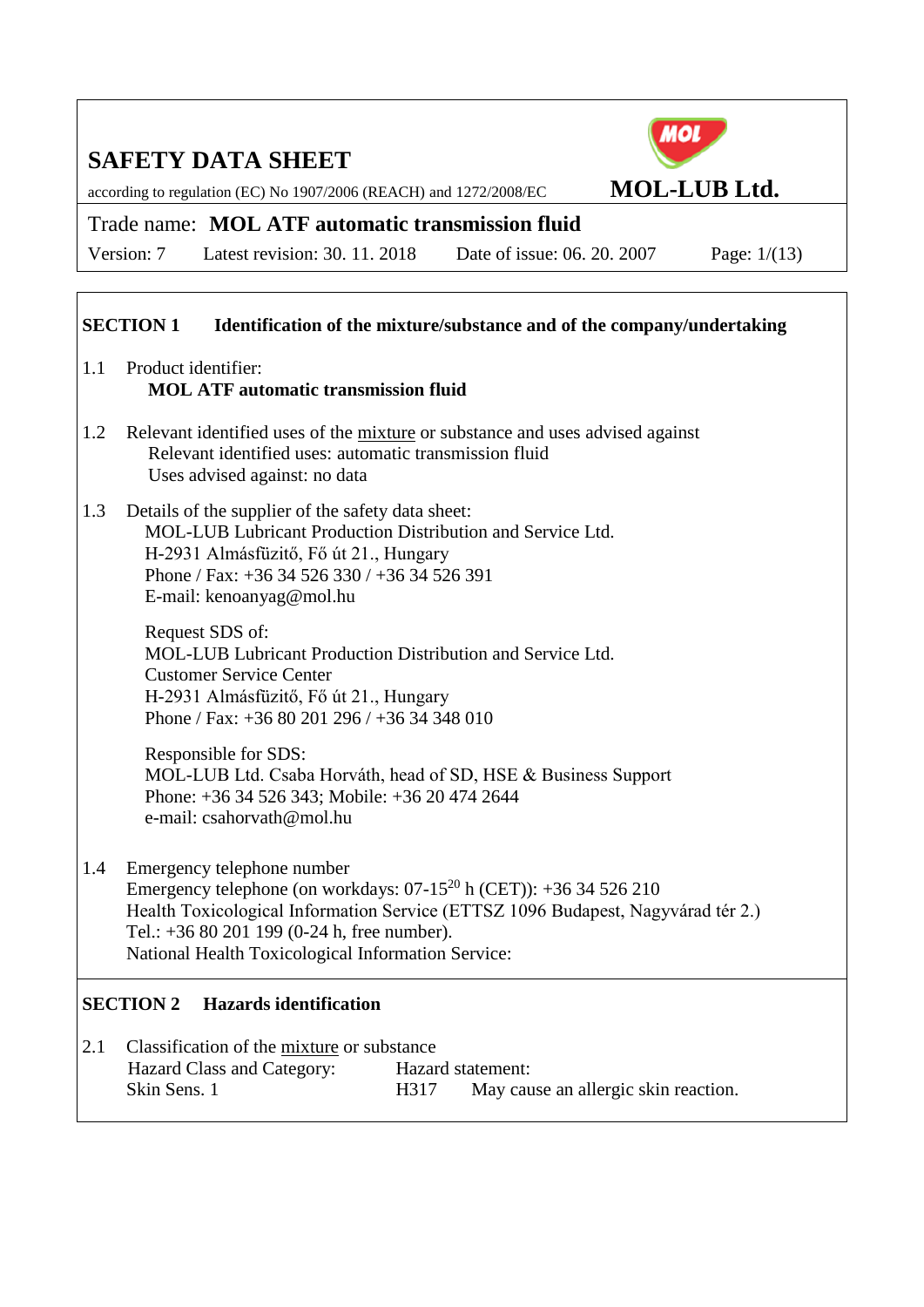|     | <b>SAFETY DATA SHEET</b>                                                                                                         |                                   |                                                                                                            |                     |                |
|-----|----------------------------------------------------------------------------------------------------------------------------------|-----------------------------------|------------------------------------------------------------------------------------------------------------|---------------------|----------------|
|     | according to regulation (EC) No 1907/2006 (REACH) and 1272/2008/EC                                                               |                                   |                                                                                                            | <b>MOL-LUB Ltd.</b> |                |
|     | Trade name: MOL ATF automatic transmission fluid                                                                                 |                                   |                                                                                                            |                     |                |
|     | Version: 7                                                                                                                       | Latest revision: 30, 11, 2018     | Date of issue: 06, 20, 2007                                                                                |                     | Page: $2/(13)$ |
|     |                                                                                                                                  |                                   |                                                                                                            |                     |                |
| 2.2 | Label elements                                                                                                                   |                                   |                                                                                                            |                     |                |
|     | Product identification:<br>Trade name:                                                                                           |                                   | <b>MOL ATF automatic transmission fluid</b>                                                                |                     |                |
|     | Hazardous components:                                                                                                            |                                   | Alkoxylated long-chain alkyl amine                                                                         |                     |                |
|     | GHS Pictogram:                                                                                                                   |                                   |                                                                                                            |                     |                |
|     | Signal word:                                                                                                                     | <b>Warning</b>                    |                                                                                                            |                     |                |
|     | Hazard statement:<br>H317                                                                                                        |                                   | May cause an allergic skin reaction.                                                                       |                     |                |
|     | Supplemental hazard information: -                                                                                               |                                   |                                                                                                            |                     |                |
|     | Precautionary statements – General:<br><b>P101</b><br>P <sub>102</sub>                                                           | Keep out of reach of children.    | If medical advice is needed, have product container or label at hand.                                      |                     |                |
|     | Precautionary statements – Prevention:<br>P <sub>273</sub><br>P <sub>280</sub>                                                   | Avoid release to the environment. | Wear protective gloves, protective clothing.                                                               |                     |                |
|     | Precautionary statements – Response:<br>$P302 + P352$<br>$P333 + P313$                                                           |                                   | IF ON SKIN: Wash with plenty of water.<br>If skin irritation or rash occurs: Get medical advice/attention. |                     |                |
|     | Precautionary statements - Storage: -                                                                                            |                                   |                                                                                                            |                     |                |
|     | Precautionary statements - Disposal:<br><b>P501</b>                                                                              |                                   | Dispose of contents/container in accordance with national regulation.                                      |                     |                |
|     | Other liabilities for labelling:<br>Tactile warning of danger:<br>Transport classification: see section 14.                      | Not required.                     |                                                                                                            |                     |                |
| 2.3 | Other hazards<br>The product does not contain any PBT or vPvB substance according to annex XIII of regulation<br>(EC) 1907/2006. |                                   |                                                                                                            |                     |                |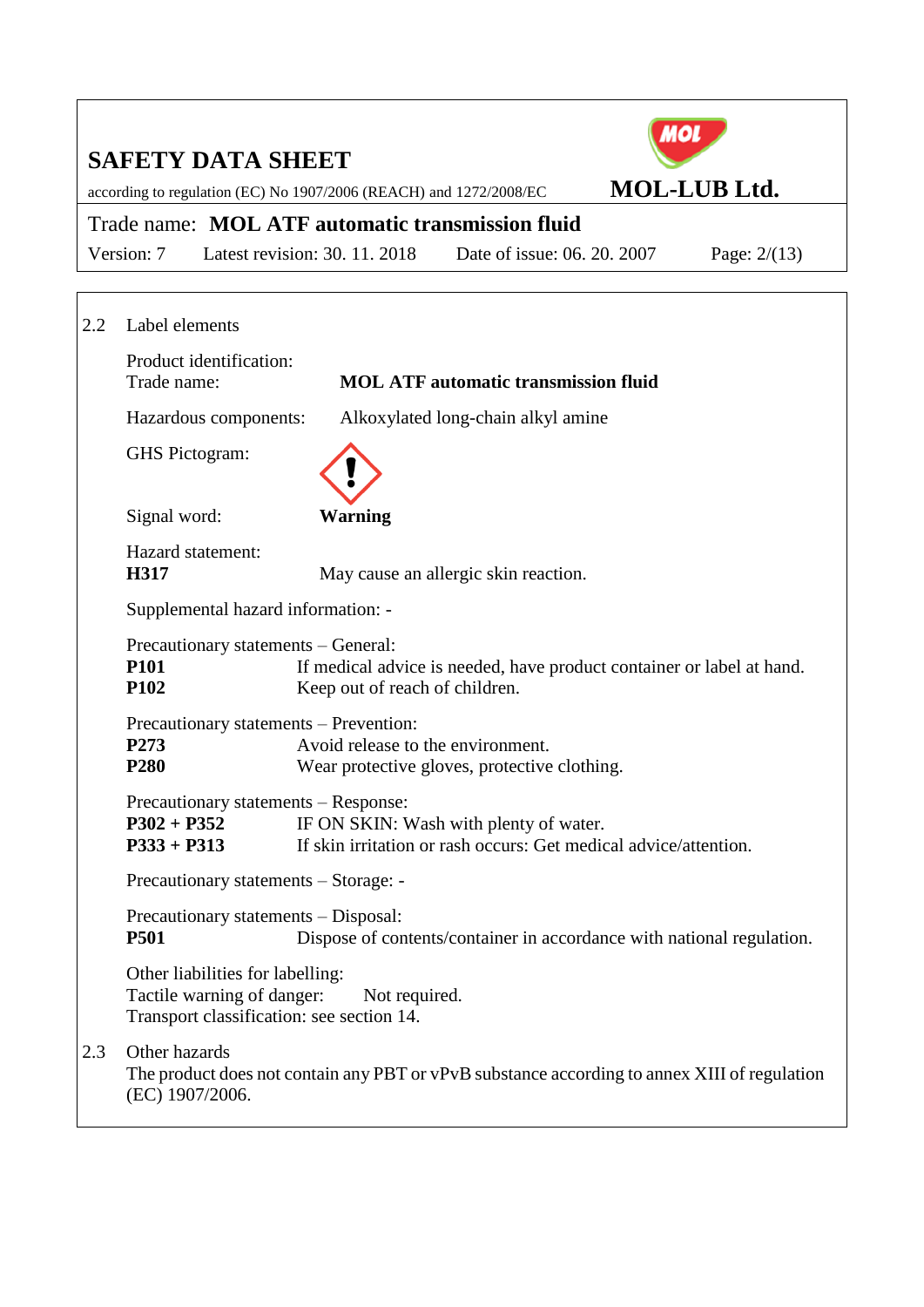according to regulation (EC) No 1907/2006 (REACH) and 1272/2008/EC **MOL-LUB Ltd.**

### Trade name: **MOL ATF automatic transmission fluid**

Version: 7 Latest revision: 30. 11. 2018 Date of issue: 06. 20. 2007 Page: 3/(13)

#### **SECTION 3 Composition/information on ingredients**

3.2 Mixtures<br>Chemical description: Mixture of refined mineral base oils containing additives.

Component(s) / Hazardous component(s):

| Name                                                                                                                         | EU              | CAS         | Hazard classes and     | Hazard         | Conc.     |
|------------------------------------------------------------------------------------------------------------------------------|-----------------|-------------|------------------------|----------------|-----------|
|                                                                                                                              | number          | number      | cat.                   | statements     | $%$ (m/m) |
| Lubricating oils<br>(petroleum), C24-C50<br><b>REACH Registr.Nr.:</b><br>01-2119489969-06                                    | 309-877-7       | 101316-72-7 | (Note L)               |                | max. 50   |
| Lubricating oils<br>(petroleum), C18-40<br><b>REACH Registr.Nr.:</b><br>01-2119486987-11                                     | 305-594-8       | 94733-15-0  | (Note L)               |                | max. 50   |
| Lubricating oils<br>(petroleum), C18-40<br><b>REACH Registr.Nr.:</b><br>01-2119486987-11                                     | 305-594-8       | 94733-15-0  | Asp.Tox.1<br>(Note L)  | H304           | max. 40   |
| Distillates (petroleum),<br>dewaxed light<br>paraffinic, hydrotreated<br>REACH Registr.Nr.:<br>01-2119488517-24              | 295-301-9       | 91995-40-3  | Asp.Tox.1<br>(Note L)  | H304           | max. 40   |
| Distillates (petroleum),<br>hydrotreated light<br>paraffinic<br>REACH Registr.Nr.:<br>01-2119487077-29                       | 265-158-7       | 64742-55-8  | Asp.Tox.1<br>(Note L)) | H304           | max. 30   |
| Distillates (petroleum),<br>hydrotreated heavy<br>paraffinic                                                                 | $265 - 157 - 1$ | 64742-54-7  | Asp.Tox.1<br>(Note L)  | H304           | max. 12   |
| Base oil - unspecified,<br>hydrotreated neutral<br>$oil-$<br>based, C20-C50<br><b>REACH Registr.Nr.:</b><br>01-2119474889-13 | 276-738-4       | 72623-87-1  | Asp.Tox.1<br>(Note L)  | H304           | max. 12   |
| Mineral oil raffinate*                                                                                                       |                 | mixture     | (Note L)               | $\blacksquare$ | max. 7    |
| Distillates (petroleum),<br>hydrotreated heavy<br>paraffinic                                                                 | $265 - 157 - 1$ | 64742-54-7  | (Note L)               |                | max. 5    |

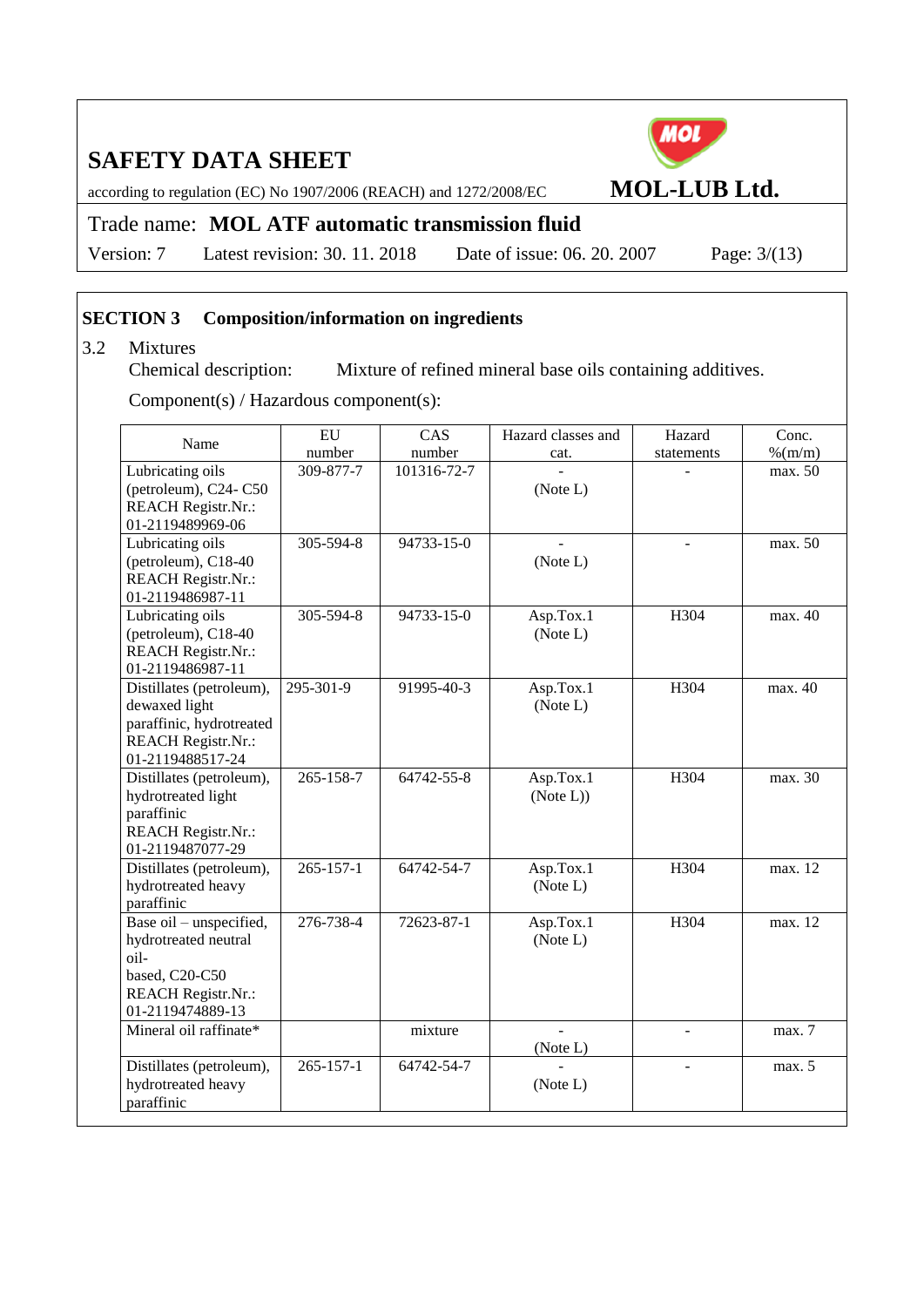MOL

according to regulation (EC) No 1907/2006 (REACH) and 1272/2008/EC **MOL-LUB Ltd.**

#### Trade name: **MOL ATF automatic transmission fluid**

Version: 7 Latest revision: 30. 11. 20

| 018 | Date of issue: 06, 20, 2007 |  |  |  |
|-----|-----------------------------|--|--|--|
|     |                             |  |  |  |

| Name                      | EU              | <b>CAS</b>   | Hazard classes and | Hazard           | Conc.    |
|---------------------------|-----------------|--------------|--------------------|------------------|----------|
|                           | number          | number       | cat.               | statements       | % (m/m)  |
| Methacrylate              |                 | confidential | Eye Irrit. 2       | H319             | max. 3.5 |
| copolymer                 |                 |              |                    |                  |          |
| <b>REACH Registr.Nr.:</b> |                 |              |                    |                  |          |
| 01-2119493635-27          |                 |              |                    |                  |          |
| Alkoxylated long-chain    | $263 - 177 - 5$ | 61791-44-4   | Acute Tox. 4       | H <sub>302</sub> | max. 0.6 |
| alkyl amine               |                 |              | Skin Corr. 1B      | H314             |          |
|                           |                 |              | Eye Dam. 1         | H318             |          |
|                           |                 |              | Skin Sens 1A       | H317             |          |
|                           |                 |              | Aquatic Chronic 3  | H412             |          |

The full text of each relevant H- phrase and Hazard classes and cat. see in Section 16.

#### **SECTION 4 First aid measures**

- 4.1 Description of first aid measures
	- General information: Never give anything by mouth to an unconscious person, or never induce vomiting.
		- Inhalation: Remove the affected person to fresh air. If rapid recovery does not occur, obtain medical attention.
		- Skin contact: Wash skin with large amounts of water, use soap. In case of persistent irritation, get medical attention.
		- Eye contact: Flush eyes with plenty of water for 10-15 minutes. In case of persistent irritation, get medical attention.
		- Ingestion: If swallowed, give water. D**o not** induce vomiting. Get medical attention.

Protection of first-aid person: No individual specifications.

- 4.2 Most important symptoms and effects, both acute and delayed May cause an allergic skin reaction.
- 4.3 Indication of any immediate medical attention and special treatment need Not required.

#### **SECTION 5 Fire-fighting measures**

Fire hazards: Combustible.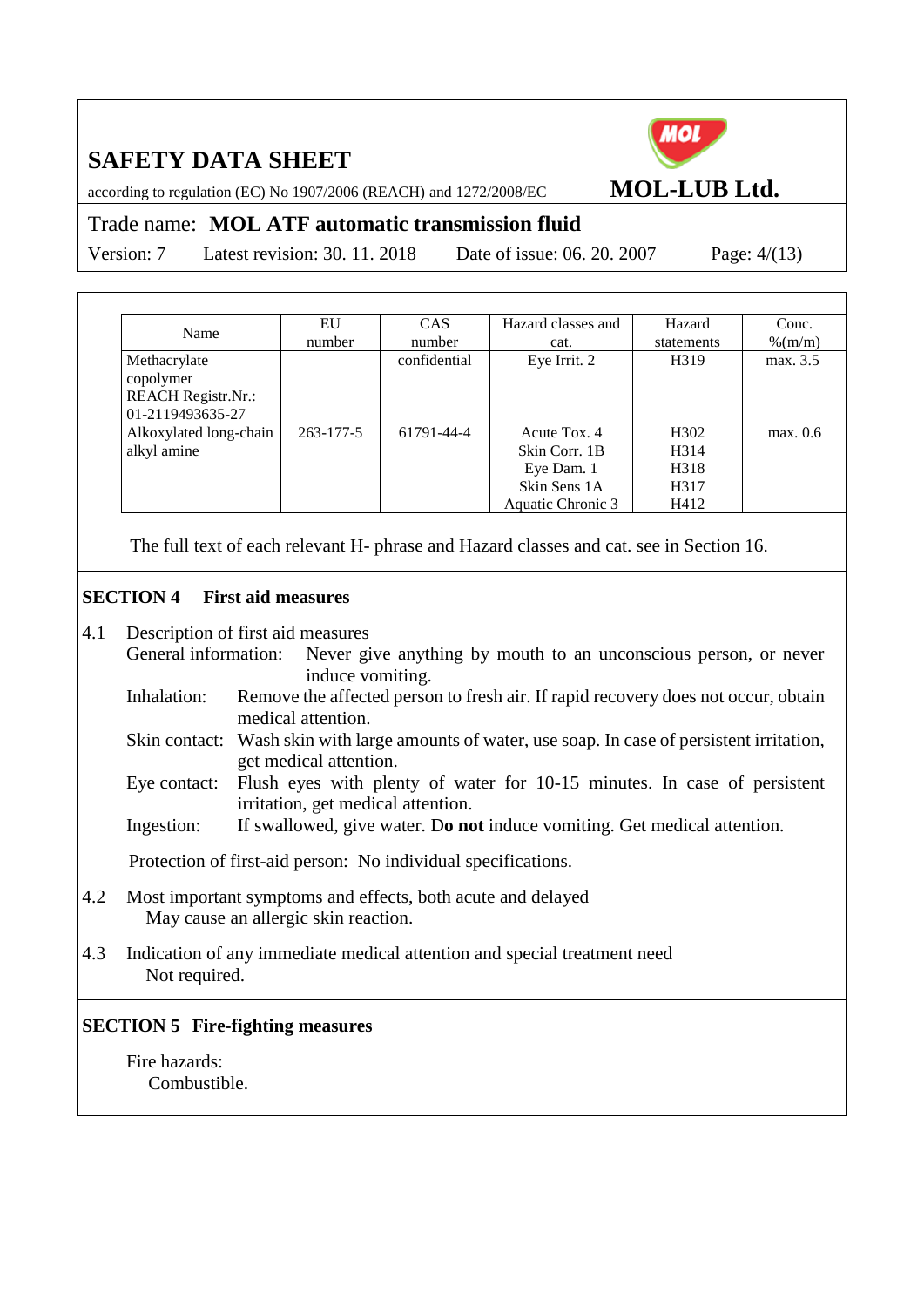MOL

according to regulation (EC) No 1907/2006 (REACH) and 1272/2008/EC **MOL-LUB Ltd.**

### Trade name: **MOL ATF automatic transmission fluid**

Version: 7 Latest revision: 30. 11. 2018 Date of issue: 06. 20. 2007 Page: 5/(13)

5.1 Extinguishing media Suitable extinguishing media: Foam, carbon dioxide, dry chemical powder.

> Unsuitable extinguishing media: Water jet.

#### 5.2 Special hazards arising from the mixture or substance Hazardous combustion products:

On burning, carbon dioxide, carbon monoxide, various hydrocarbons and soot can be formed.

5.3 Advice for fire-fighters

Special protective equipment:

According to the existing fire-fighting regulations, respiratory protection.

Further information:

Collect contaminated fire fighting water separately. It must not enter the sewage system. Contaminated extinguishing water must be disposed of in accordance with official regulations.

#### **SECTION 6 Accidental release measures**

6.1 Personal precautions, protective equipment and emergency procedures Personal precautions: see Section 8. Danger of slipping on leaked out/spilled product.

#### 6.2 Environmental precautions: Confine spills to prevent material from entering sewers, watercourses, drains and into soil Notify relevant authority.

- 6.3 Methods and material for containment and cleaning up
	- On soil: All kind of ignition sources should be remove. Recover free liquid by pumping. Contain the rest or small quantities with sand, earth or other suitable absorbents. Dispose of according to local regulations.
	- On water: Confine the spillage. Remove from surface by skimming or suitable absorbents. Notify local authorities according to regulations.
- 6.4 Reference to other sections Personal precautions: see section 8. Waste treatment methods: see section 13.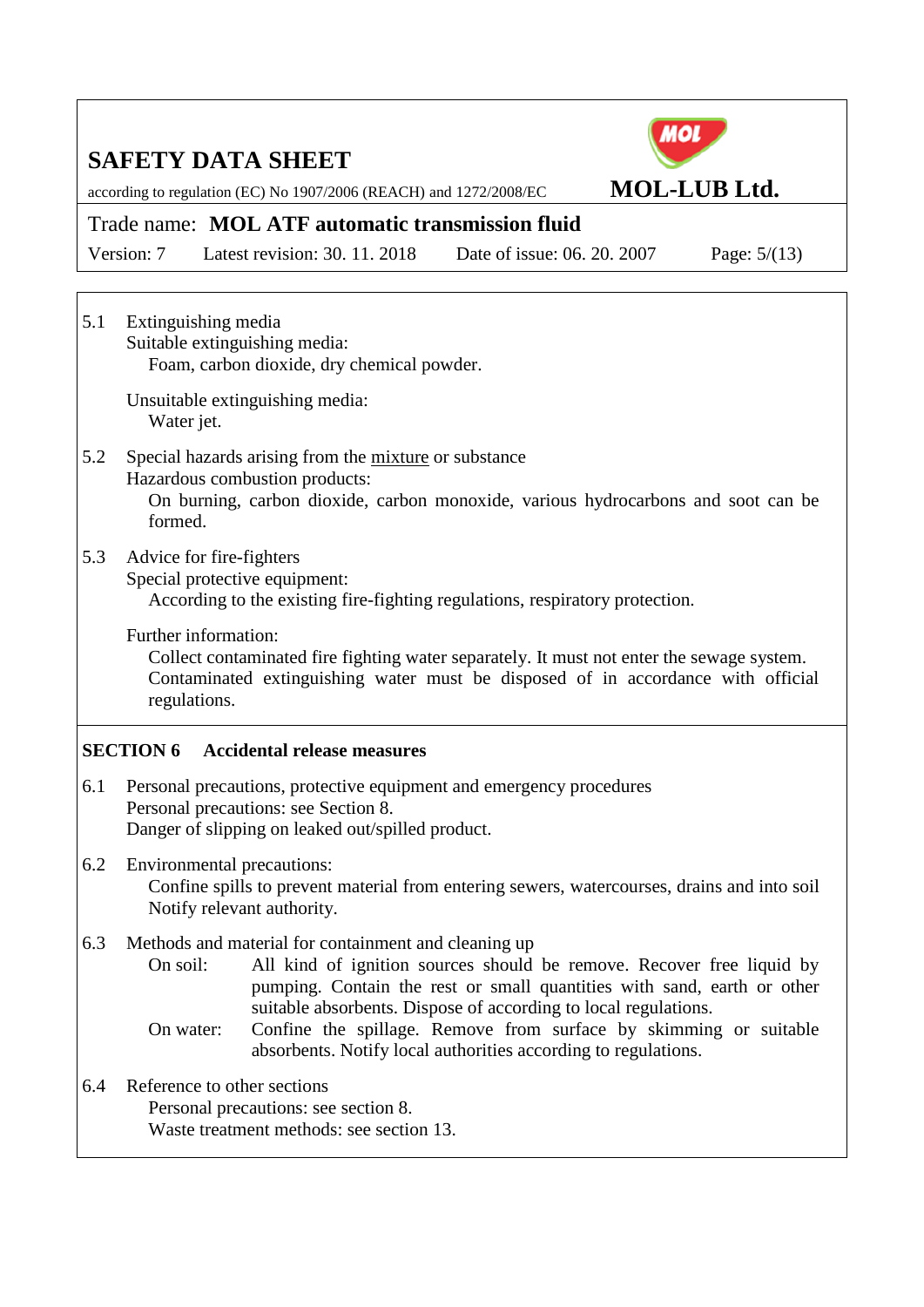according to regulation (EC) No 1907/2006 (REACH) and 1272/2008/EC **MOL-LUB Ltd.**



### Trade name: **MOL ATF automatic transmission fluid**

Version: 7 Latest revision: 30. 11. 2018 Date of issue: 06. 20. 2007 Page: 6/(13)

### **SECTION 7 Handling and storage**

- 7.1 Precautions for safe handling Keep general measures applied for normal operations with lubricants. Keep away from radiant heat and open flame. Avoid contact with skin and eyes. Avoid prolonged breathing of oil vapours or mists. Ensure washing facilities after working hours and before breaks. Take off contaminated or oil-soaked clothing, wash with warm water and soap. When using do not eat, drink or smoke. Avoid splashing the product. Handling temperature: not known
- 7.2 Conditions for safe storage, including any incompatibilities Storage facilities must comply with regulations for storing of flammable liquids. Store in dry, well ventilated place in original, closed containers. Keep away from radiant heat, open flame and strong oxidizing agents. Storage temperature: max. 40°C
- 7.3 Specific end use(s) Automatic transmission fluid.

#### **SECTION 8 Exposure controls / personal protection**

Engineering control measures: Not required.

8.1 Control parameters:

*Mineral oil mist:* TWA: 5 mg/m<sup>3</sup>; STEL: 10 mg/m<sup>3</sup>, for oil mist, vapour excluded (ACGIH).

Method of testing, recommended: NIOSH 5026

8.2 Exposure controls

| Personal protection:    |                                                                                                                |
|-------------------------|----------------------------------------------------------------------------------------------------------------|
| Respiratory protection: | Under normal conditions not required.                                                                          |
|                         | In case of exceeded exposure-limits respiratory protection with<br>particle-filter is recommended.             |
| Hand protection:        | Oil resistant gloves (EN 374, Breakthrough time 480 min) (e.g.<br>nitrile rubber – minimal thickness 0.33 mm). |
|                         | Note: Manufacturer's directions for use and the conditions of<br>application should be observed.               |
| Eye protection:         | Where splashing is possible, wear safety glasses (EN 166).                                                     |
| Skin protection:        | Protective clothing (oil resistant).                                                                           |
| Other special:          | No data.                                                                                                       |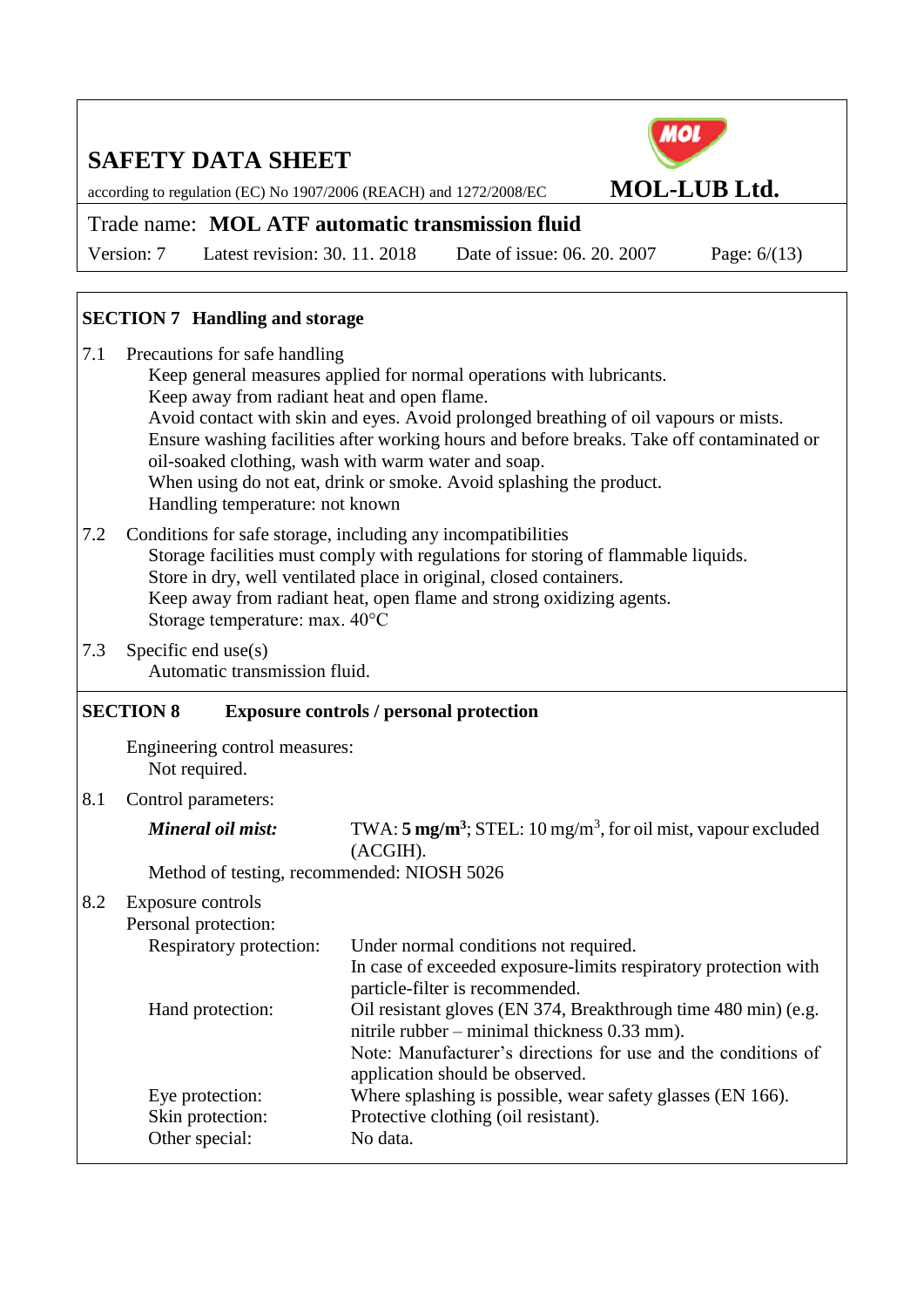according to regulation (EC) No 1907/2006 (REACH) and 1272/2008/EC **MOL-LUB Ltd.**

### Trade name: **MOL ATF automatic transmission fluid**

Version: 7 Latest revision: 30. 11. 2018 Date of issue: 06. 20. 2007 Page: 7/(13)

Environmental exposure controls: Do not discharge into drains/surface waters/groundwater.

#### **SECTION 9 Physical and chemical properties**

| 9.1 | Information on basic physical and chemical properties |                                   |  |  |
|-----|-------------------------------------------------------|-----------------------------------|--|--|
|     | Appearance:                                           |                                   |  |  |
|     | Physical state:                                       | liquid                            |  |  |
|     | Colour:                                               | red, clear                        |  |  |
|     | Odour:                                                | characteristic                    |  |  |
|     | Change in physical state:                             |                                   |  |  |
|     | Pour point (ISO 3016):                                | typ. $-42^{\circ}$ C              |  |  |
|     | Boiling point (DIN 51356):                            | not available                     |  |  |
|     | Others:                                               |                                   |  |  |
|     | Flash point (COC) (EN ISO 2592):                      | typ. $210^{\circ}$ C              |  |  |
|     | Ignition point (EN ISO 2592):                         | not available                     |  |  |
|     | Autoignition temperature:                             | not available                     |  |  |
|     | Explosive properties:                                 | not explosive                     |  |  |
|     | Oxidizing properties:                                 | not oxidize                       |  |  |
|     | Vapour pressure at 20°C:                              | negligible                        |  |  |
|     | Density at 15°C (EN ISO 12185):                       | 0.850-0.870 g/cm <sup>3</sup>     |  |  |
|     | Solubility in water:                                  | practically insoluble in water    |  |  |
|     | Solubility in other solvents:                         | gasoline, kerosene, toluene, etc. |  |  |
|     | n-Octanol/water partition coefficient:                | not available                     |  |  |
|     | Vapour density:                                       | not available                     |  |  |
|     | Heating value:                                        | inf. 38 000 kJ/kg                 |  |  |
|     | Kinematic viscosity at $40^{\circ}$ C (EN ISO 3104):  | typ. 37.7 $mm^2/s$                |  |  |
|     | Kinematic viscosity at 100°C (EN ISO 3104):           | typ. 7.6 mm <sup>2</sup> /s       |  |  |
|     | pH:                                                   | not applicable                    |  |  |
| 9.2 | Other information                                     |                                   |  |  |

no data available

#### **SECTION 10 Stability and reactivity**

| 10.1 Reactivity:              | Dangerous reactivity not known.                             |
|-------------------------------|-------------------------------------------------------------|
| 10.2 Chemical stability:      | No decomposition if stored and handled properly.            |
| 10.3 Possibility of hazardous |                                                             |
| reactions:                    | Not known.                                                  |
| 10.4 Conditions to avoid:     | Direct heat or ignition sources.                            |
| 10.5 Incompatible materials:  | Strong oxidizing agents.                                    |
| 10.6 Hazardous decomposition  | No dangerous decomposition products are formed under normal |
| products:                     | conditions. Hazardous combustion products: See Section 5.   |



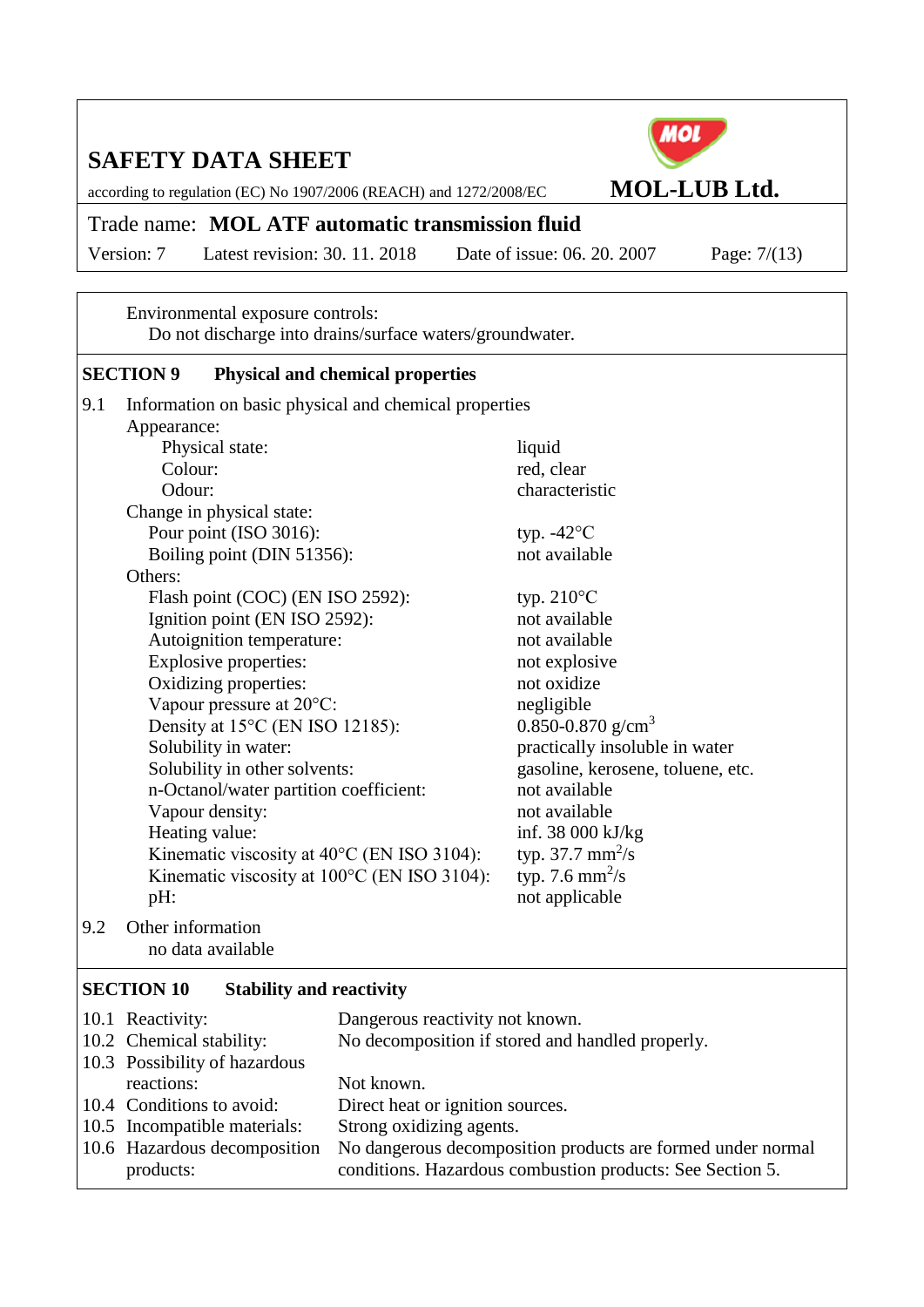# MOL **SAFETY DATA SHEET** according to regulation (EC) No 1907/2006 (REACH) and 1272/2008/EC **MOL-LUB Ltd.** Trade name: **MOL ATF automatic transmission fluid** Version: 7 Latest revision: 30. 11. 2018 Date of issue: 06. 20. 2007 Page: 8/(13) **SECTION 11 Toxicological information** 11.1 Information on toxicological effects Acute toxicity: Oral:  $LD_{50} (rat)$  > 2000 mg/kg (based on components) Dermal:  $LD_{50}$  (rabbit)  $> 2000$  mg/kg (based on components) Acute toxicity: irritation Skin: not irritant (based on components) Eye: not irritant (based on components) Respiratory or skin sensitisation: May cause an allergic skin reaction (based on components). Other information, specific effects: Note L: The classification as a carcinogen need not apply according to 1272/2008/EC, because it can be shown that the substance contains less than 3 % DMSO extract as measured by IP 346. Germ cell mutagenicity: not known, resp. not mutagen (based on components) Carcinogenicity: not known, resp. not carcinogen (based on components) Reproductive toxicity: not known, resp. no reproduction-damaging effect (based on components) STOT-single exposure: not classified STOT-repeated exposure: not classified Aspiration hazard: not classified **SECTION 12 Ecological information**

| 12.1 | Toxicity                      | Not available.     |  |  |
|------|-------------------------------|--------------------|--|--|
|      | Aquatic organisms:            |                    |  |  |
|      | Soil organisms:               |                    |  |  |
|      | Plants:                       |                    |  |  |
| 12.2 | Persistence and degradability | No data available. |  |  |
|      | Biodegradability:             | No data available. |  |  |
| 12.3 | Bioaccumulative potential     | No data available. |  |  |
|      |                               |                    |  |  |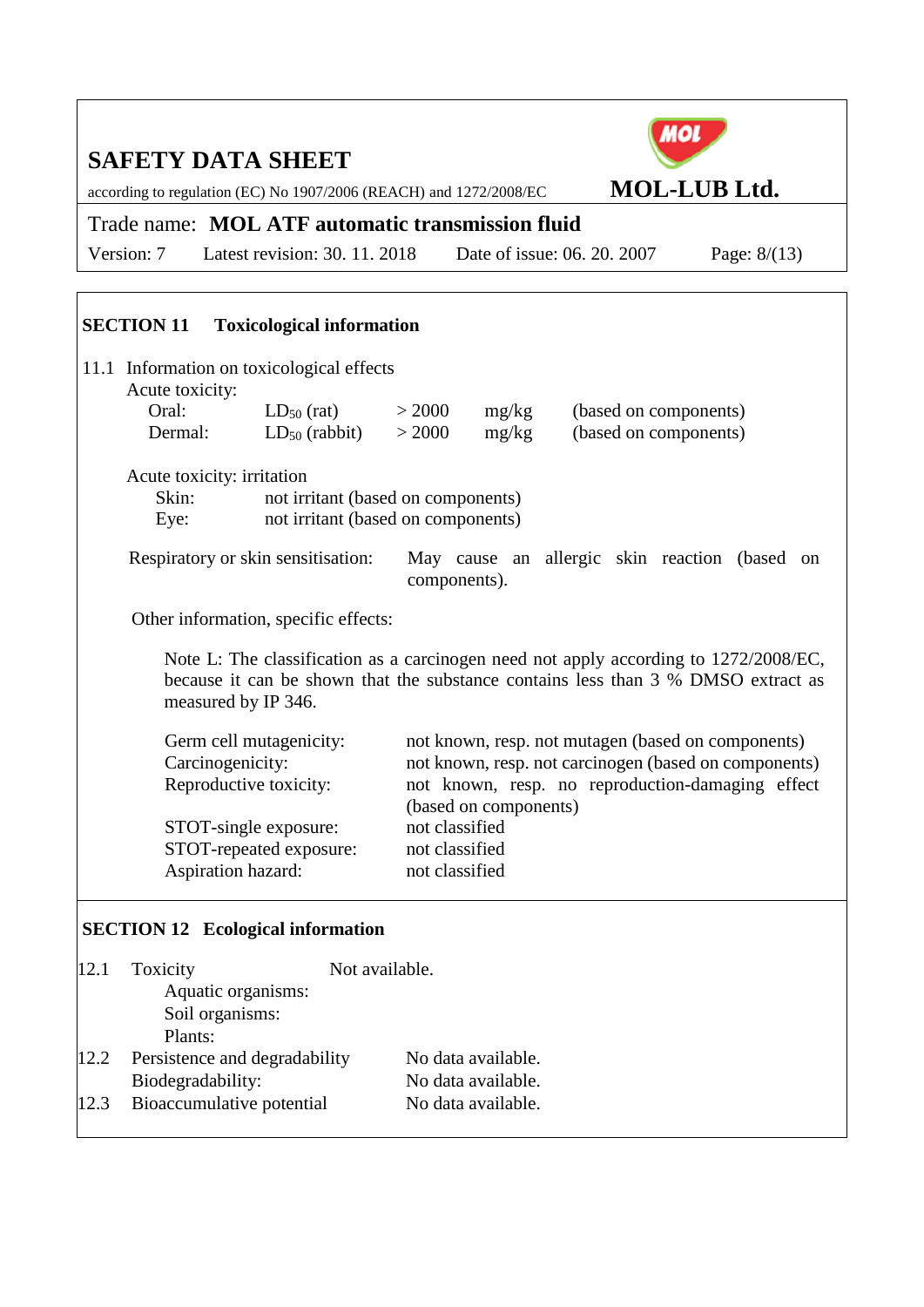according to regulation (EC) No 1907/2006 (REACH) and 1272/2008/EC **MOL-LUB Ltd.**

#### Trade name: **MOL ATF automatic transmission fluid**

Version: 7 Latest revision: 30. 11. 2018 Date of issue: 06. 20. 2007 Page: 9/(13)

| 12.4 | Mobility                        |                                                  |
|------|---------------------------------|--------------------------------------------------|
|      | Mobility in soil                | Absorbs in soil.                                 |
|      | Mobility in water:              | Floats on water.                                 |
|      | 12.5 Results of PBT and<br>vPvB |                                                  |
|      | assessment                      | Does not contain PBT and vPvB substances.        |
|      | 12.6 Other adverse effects      |                                                  |
|      | Heavy metal content:            | None.                                            |
|      | PCT, PCB and other chlorinated  |                                                  |
|      | hydrocarbons:                   | None.                                            |
|      | <b>Environmental effects:</b>   | Spills may form a film on water surfaces causing |
|      |                                 | impaired oxygen transfer.                        |
|      | Water hazard class (German):    | WGK 1 (Classification by VwVwS)                  |

#### **SECTION 13 Disposal considerations**

- 13.1 Waste treatment methods
	- Product disposal:

Wastes of the product or used oil should be treated as hazardous waste. Waste Identification Code: 13 02 05\* Mineral-based non-chlorinated engine, gear and lubricating oils.

Disposal must be in compliance with national and local regulations.

Recommended waste treatment method: incineration

Packaging disposal:

Containers with product residue should also be treated as hazardous waste according to national and local disposal regulations.

Waste Identification Code: 15 01 10\*

Packaging containing residues of or contaminated by dangerous substances.

#### Wastewater:

Quality of wastewater emitted to natural water must comply with national and local regulations.

Care should be taken in any case to ensure compliance with EC, national and local regulations. It is the responsibility of the user to know all relevant national and local regulations.

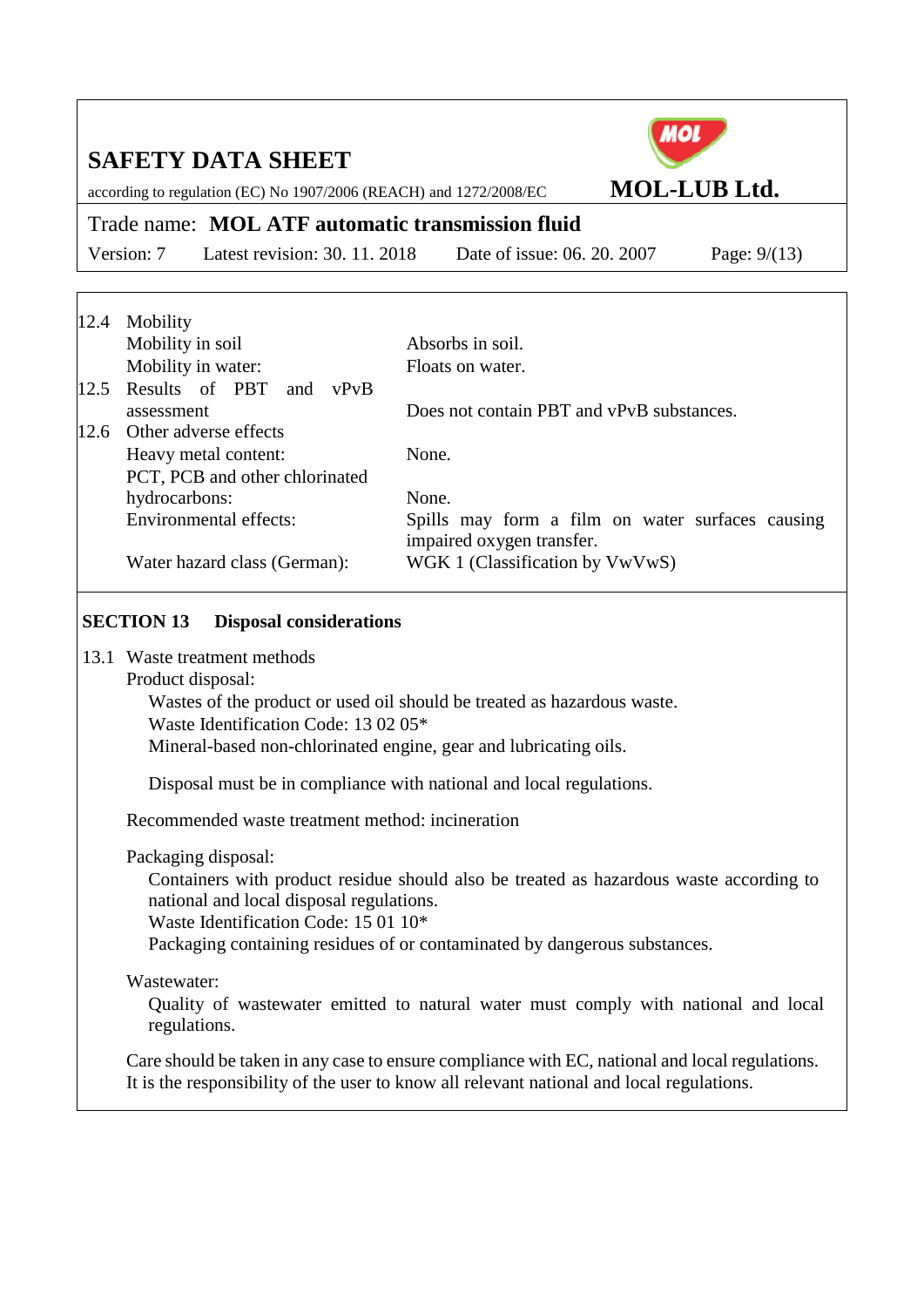| МО<br><b>SAFETY DATA SHEET</b><br><b>MOL-LUB Ltd.</b>                                  |                             |                                                        |                 |  |  |  |
|----------------------------------------------------------------------------------------|-----------------------------|--------------------------------------------------------|-----------------|--|--|--|
| according to regulation (EC) No 1907/2006 (REACH) and 1272/2008/EC                     |                             |                                                        |                 |  |  |  |
| Trade name: MOL ATF automatic transmission fluid                                       |                             |                                                        |                 |  |  |  |
| Latest revision: 30, 11, 2018<br>Version: 7                                            | Date of issue: 06, 20, 2007 |                                                        | Page: $10/(13)$ |  |  |  |
|                                                                                        |                             |                                                        |                 |  |  |  |
| <b>SECTION 14</b><br><b>Transport information</b><br>Land transport:                   |                             |                                                        |                 |  |  |  |
| Road/Railway                                                                           | ADR/RID:                    | Not classified.                                        |                 |  |  |  |
| UN number:<br>14.1.                                                                    |                             |                                                        |                 |  |  |  |
| 14.2.<br>UN proper shipping name:                                                      |                             |                                                        |                 |  |  |  |
| 14.3.<br>Transport hazard class(es):                                                   |                             |                                                        |                 |  |  |  |
| 14.4.<br>Packing group:                                                                |                             |                                                        |                 |  |  |  |
| Environmental hazards:<br>14.5.                                                        |                             |                                                        |                 |  |  |  |
| 14.6.<br>Special precautions for user:                                                 |                             |                                                        |                 |  |  |  |
| Waterways:<br>Inland waterways/ Sea transport ADN/IMDG:<br>Air transport: ICAO / IATA: |                             | Not apply to the product.<br>Not apply to the product. |                 |  |  |  |
|                                                                                        |                             |                                                        |                 |  |  |  |

#### **SECTION 15 Regulatory information**

- 15.1 Safety, health and environmental regulations/legislation specific for the mixture. This safety data sheet has been prepared according to Regulation (EC) No 1907/2006 (mod.: 2015/830/EU) and to Regulation (EC) 1272/2008.
- 15.2 Chemical safety assessment. Not available.

#### **SECTION 16 Other information**

The information given in this data sheet is based on our best knowledge at the time of publication. The information is related only to this product and is intended to assist its safe transport, handling and use. The given physical and chemical parameters describe the product only for the purpose of safety requirements and therefore should not be construed as guaranteeing any specific property of the product or as being part of a product specification or any contract.

The manufacturer or supplier shall not take responsibility for any damages from the use other than recommended or other misuse of the product. It is the responsibility of the user to keep regulatory precautions and observe recommendations for safe use of the product.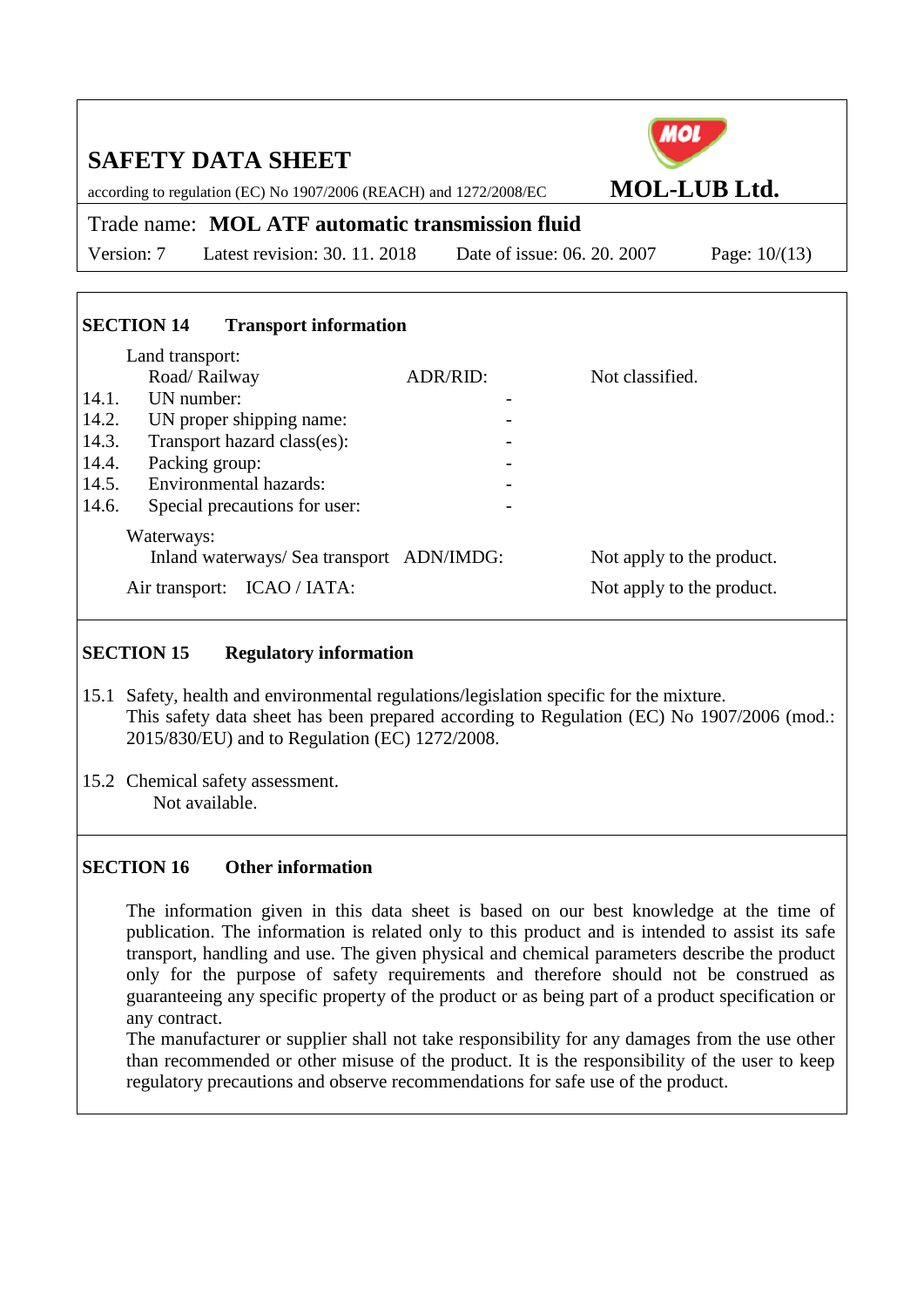| <b>SAFETY DATA SHEET</b>                         | according to regulation (EC) No 1907/2006 (REACH) and 1272/2008/EC                                                                                                                                                      |                                                                                             | <b>MOL-LUB Ltd.</b> |  |  |  |
|--------------------------------------------------|-------------------------------------------------------------------------------------------------------------------------------------------------------------------------------------------------------------------------|---------------------------------------------------------------------------------------------|---------------------|--|--|--|
| Trade name: MOL ATF automatic transmission fluid |                                                                                                                                                                                                                         |                                                                                             |                     |  |  |  |
| Version: 7                                       | Latest revision: 30, 11, 2018                                                                                                                                                                                           | Date of issue: 06. 20. 2007                                                                 | Page: $11/(13)$     |  |  |  |
|                                                  |                                                                                                                                                                                                                         |                                                                                             |                     |  |  |  |
| Test results of this product                     | Source of data presented in this material safety data sheet:<br>Material safety data sheets of product's components<br>1272/2008/EC regulation, Annex XVII. of REACH<br>Relevant Hungarian regulation and EU directives |                                                                                             |                     |  |  |  |
| CLP)                                             |                                                                                                                                                                                                                         | Classification for mixtures and used evaluation method according to regulation 1272/2008/EC |                     |  |  |  |
| Skin Sens. 1                                     | H317                                                                                                                                                                                                                    | calculated method                                                                           |                     |  |  |  |
|                                                  |                                                                                                                                                                                                                         | The full text of each relevant H- phrase and Hazard classes and cat. in Section 3.:         |                     |  |  |  |
| H302                                             | Harmful if swallowed.                                                                                                                                                                                                   |                                                                                             |                     |  |  |  |
| H304                                             |                                                                                                                                                                                                                         | May be fatal if swallowed and enters airways.                                               |                     |  |  |  |
| H314                                             |                                                                                                                                                                                                                         | Causes severe skin burns and eye damage.                                                    |                     |  |  |  |
| H317                                             | May cause an allergic skin reaction.                                                                                                                                                                                    |                                                                                             |                     |  |  |  |
| H318                                             | Causes serious eye damage.                                                                                                                                                                                              |                                                                                             |                     |  |  |  |
| H319                                             | Causes serious eye irritation.                                                                                                                                                                                          |                                                                                             |                     |  |  |  |
| H412                                             |                                                                                                                                                                                                                         | Harmful to aquatic life with long lasting effects.                                          |                     |  |  |  |
| Acute Tox. 4                                     | <b>Acute toxicity Category 4</b>                                                                                                                                                                                        |                                                                                             |                     |  |  |  |
| Asp.Tox.1                                        | <b>Aspiration hazard Category 1</b>                                                                                                                                                                                     |                                                                                             |                     |  |  |  |
| Skin Corr. 1B                                    | Skin corrosion/irritation Category 1B                                                                                                                                                                                   |                                                                                             |                     |  |  |  |
| Skin Sens. 1A                                    |                                                                                                                                                                                                                         | Respiratory/skin sensitization Category 1A                                                  |                     |  |  |  |
| Eye Dam. 1                                       |                                                                                                                                                                                                                         | Serious eye damage/eye irritation Category 1                                                |                     |  |  |  |
| Eye Irrit. 2                                     |                                                                                                                                                                                                                         | Serious eye damage/eye irritation Category 2                                                |                     |  |  |  |
| <b>Aquatic Chronic 3</b>                         |                                                                                                                                                                                                                         | Hazardous to the aquatic environment, Chronic Category 3                                    |                     |  |  |  |
| Legend:                                          |                                                                                                                                                                                                                         |                                                                                             |                     |  |  |  |
| <b>ADN</b>                                       |                                                                                                                                                                                                                         | European Agreement concerning the International Carriage of Dangerous Goods by Inland       |                     |  |  |  |
| <b>ADR</b>                                       |                                                                                                                                                                                                                         | European Agreement concerning the International Carriage of Dangerous Goods by Road         |                     |  |  |  |
| <b>ATE</b>                                       | <b>Acute Toxicity Estimate</b>                                                                                                                                                                                          |                                                                                             |                     |  |  |  |
|                                                  |                                                                                                                                                                                                                         |                                                                                             |                     |  |  |  |
|                                                  |                                                                                                                                                                                                                         |                                                                                             |                     |  |  |  |
|                                                  |                                                                                                                                                                                                                         |                                                                                             |                     |  |  |  |
| CAS                                              | <b>Chemical Abstracts Service</b>                                                                                                                                                                                       |                                                                                             |                     |  |  |  |
| <b>CLP</b>                                       | Classification, Labelling and Packaging                                                                                                                                                                                 |                                                                                             |                     |  |  |  |
| <b>CMR</b>                                       | Carcigonic, Mutagenic or toxic to Reproduction                                                                                                                                                                          |                                                                                             |                     |  |  |  |
| <b>BCF</b><br><b>BOD</b><br>Bw<br>C&L            | Waterways<br><b>Biocontrentration Factor</b><br><b>Biological Oxigen Demand</b><br><b>Body Weight</b><br>Classification and Labeling                                                                                    |                                                                                             |                     |  |  |  |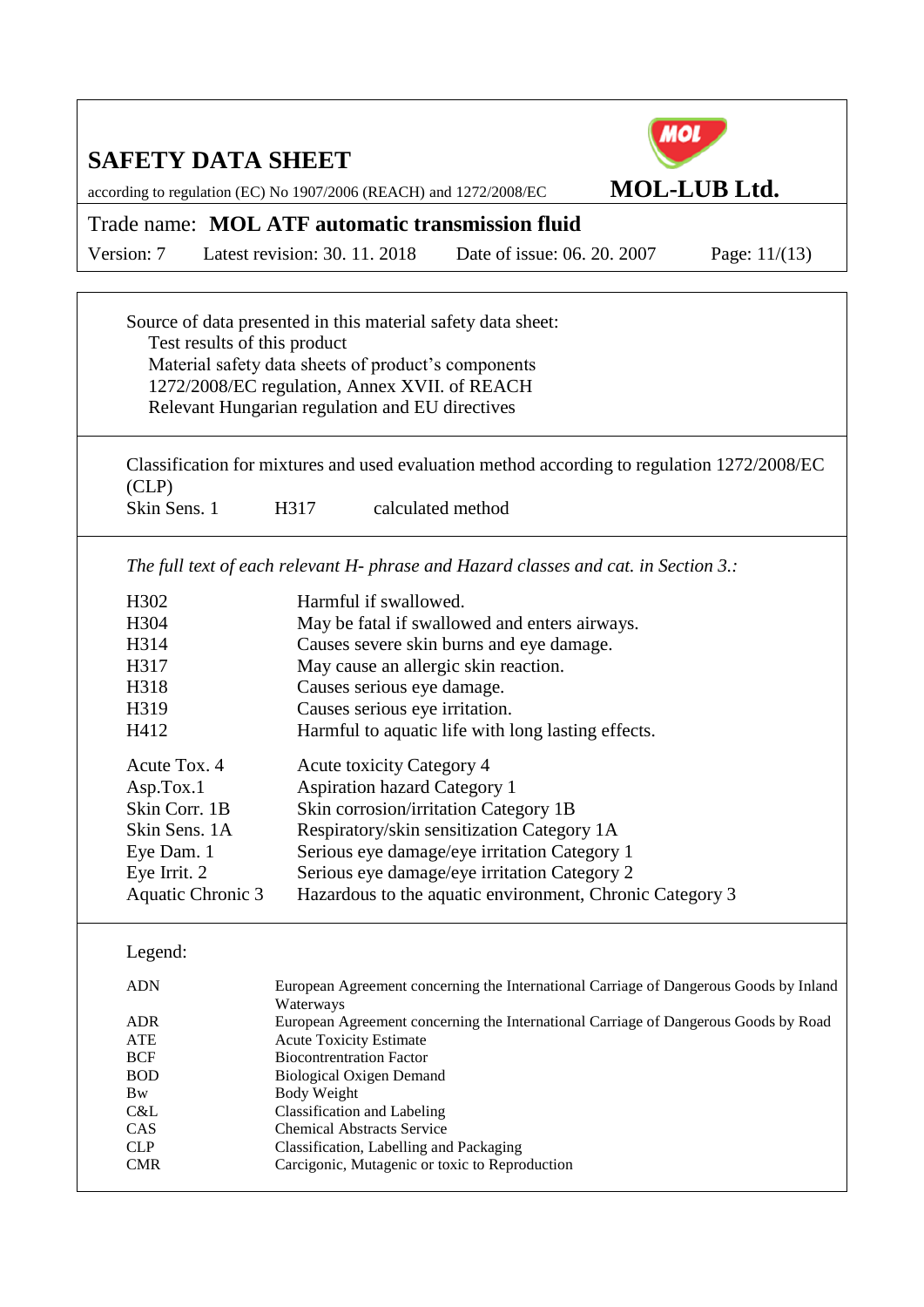

according to regulation (EC) No 1907/2006 (REACH) and 1272/2008/EC **MOL-LUB Ltd.**

#### Trade name: **MOL ATF automatic transmission fluid**

Version: 7 Latest revision: 30. 11. 2018 Date of issue: 06. 20. 2007 Page: 12/(13)

| <b>COD</b>            | Chemical Oxygen Demand                         |                                                                                       |
|-----------------------|------------------------------------------------|---------------------------------------------------------------------------------------|
| <b>CSA</b>            | <b>Chemical Safety Assessment</b>              |                                                                                       |
| <b>CSR</b>            | <b>Chemical Safety Report</b>                  |                                                                                       |
| <b>DMEL</b>           | Derived Minimal Effect Level                   |                                                                                       |
| <b>DNEL</b>           | Derived No Effect Level                        |                                                                                       |
| <b>ECHA</b>           | European Cheamicals Agency                     |                                                                                       |
| Ecx                   | <b>Effective Concentration x%</b>              |                                                                                       |
| Edx                   | Effective Dose x%                              |                                                                                       |
| <b>ELINCS</b>         |                                                | European List of Notified Chemical Substances                                         |
| ErC50                 |                                                | EC50 in terms of reduction of growth rate;                                            |
| ES                    | Exposure Scenario                              |                                                                                       |
| <b>ESIS</b>           |                                                | European Chemical Substances Information System                                       |
| <b>IARC</b>           |                                                | International Agency for Research on Cancer                                           |
| <b>IATA</b>           | <b>International Air Transport Association</b> |                                                                                       |
| <b>IMDG</b>           | <b>International Maritime Dangerous Goods</b>  |                                                                                       |
| <b>LC<sub>x</sub></b> | Lethal Concentration x%                        |                                                                                       |
| LDx                   | Lethal Dose $x\%$                              |                                                                                       |
| <b>LOAEC</b>          |                                                | Lowest Observed Adverse Effect Concentration                                          |
| <b>LOAEL</b>          | Lowest Observed Adverse Effect Level           |                                                                                       |
| <b>LOEC</b>           | <b>Lowest Observed Effect Concentration</b>    |                                                                                       |
| <b>LOEL</b>           | Lowest Observed Effect Level                   |                                                                                       |
| <b>NOEC</b>           | No observed effect concentration               |                                                                                       |
| <b>NOEL</b>           | No observed effect level                       |                                                                                       |
| <b>NLP</b>            | No-Longer Polymer                              |                                                                                       |
| <b>NOAEL</b>          | No Observed Adverse Effect Level               |                                                                                       |
| <b>OECD</b>           |                                                | Organisation for Economic Cooperation and Development                                 |
| <b>PBT</b>            | Persistent Bioaccumulative and Toxic           |                                                                                       |
| <b>PNEC</b>           | Predicted No-Effect Concentration              |                                                                                       |
| <b>REACH</b>          |                                                | Registration, Evaluation, Authorisation and Restriction of Chemicals                  |
| <b>RID</b>            |                                                | Regulations concerning the International Carriage of Dangerous Goods by Rail          |
| <b>SVHC</b>           | Substance of Very High Concern                 |                                                                                       |
| <b>UVCB</b>           |                                                | substance of unknown or variable composition, complex reaction products or biological |
|                       | materials                                      |                                                                                       |
| <b>VOC</b>            | Volatile organic compounds                     |                                                                                       |
| vPvB                  |                                                | Very Persistent and very Bio-accumulative                                             |
|                       |                                                |                                                                                       |

#### Revision Indicators:

| Section  | Subject of change                                   | Date       | Version |
|----------|-----------------------------------------------------|------------|---------|
| 3        | Composition / information on ingredients            | 17.06.2010 | ∍       |
| $1-16$   | Regulatory information, other revisions             |            |         |
| 3        | Composition/information on ingredients              | 22.11.2012 |         |
| 9        | Physical and chemical properties                    |            |         |
| $1 - 16$ | Regulatory information, other corrections           |            |         |
|          | Revision modification according to 1272/2008/EC and |            |         |
|          | 453/2010/EC                                         |            |         |